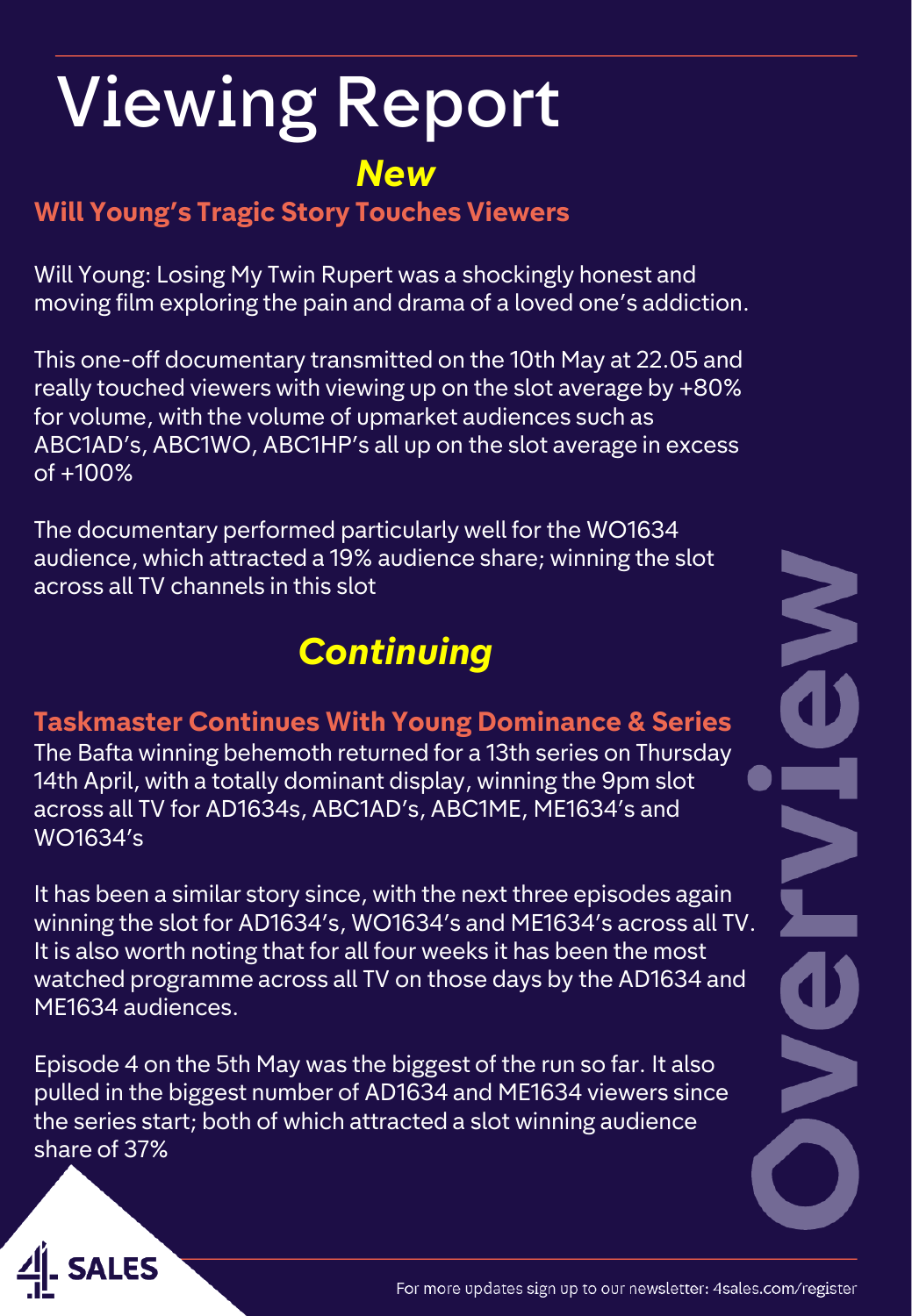#### **SAS: Who Dares Wins**

Five episodes in and TV's toughest reality show continues to outperform the slot for share of young audiences.

The current series is currently outperforming the slot for AD1634, WO1634 and ME1634 share (all by double digits)

Episode 5 (8th May) was the biggest of the run so far for AD1634, ME1634 and WO1634 viewers; this was reflected in the make-up of the show as Channel 4 was the most watched channel across all TV in the 9pm slot on the night by AD1634's and WO1634's.

S

E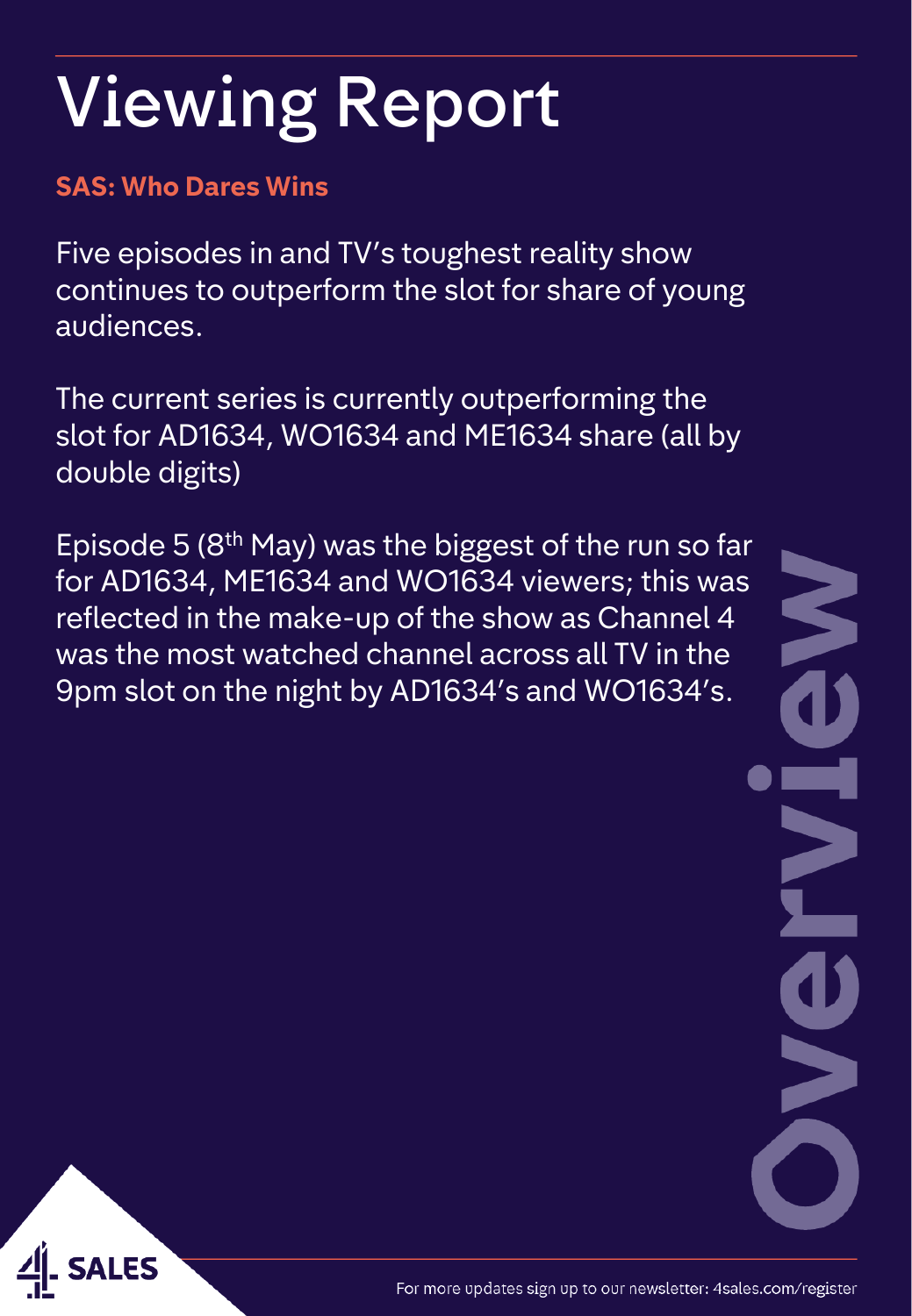#### **Derry Girls' Record Breaking Start Continues**

With series 3 of Derry Girls launching with its biggest ever episode, the trend has continued across the run, with the current series continuing to track as the biggest ever when measuring against the same point against previous series.

Like the first four weeks, the fifth episode of Derry Girls dominated total TV for AD1634's and WO1634's, winning the slot for these two key audiences; it was also the most watched show of the day across all TV channels for these two audiences for the fifth consecutive week

After five episodes, the series is averaging an audience share of 31% for AD1634's and 35% for WO1634's in its slot

As with most comedies, it instantly became a hit on ALL 4. Like on linear, this series is also the biggest to play on the ALL 4 platform

#### **Gogglebox continues to dominate total TV for AD1634's, and attracts a series high**

Twelve episodes into series 19, and Gogglebox continues to dominate total TV for AD1634 viewers, winning the slot across all TV for this audience in all of these twelve weeks

The series is currently averaging an AD1634 audience share of 38%.

Episode 12 (6th May) attracted a whopping 48% share of AD1634's, making it the biggest episode of the run for AD1634 volume and share so far, and the most watched midweek show in week 18 by this audience across all TV

The series also continues to perform strongly for other audiences as well, winning the slot for Individuals and ABC1AD's for each of these twelve weeks across all commercial TV channels. Week 12 also saw a series high share for ABC1AD's as well.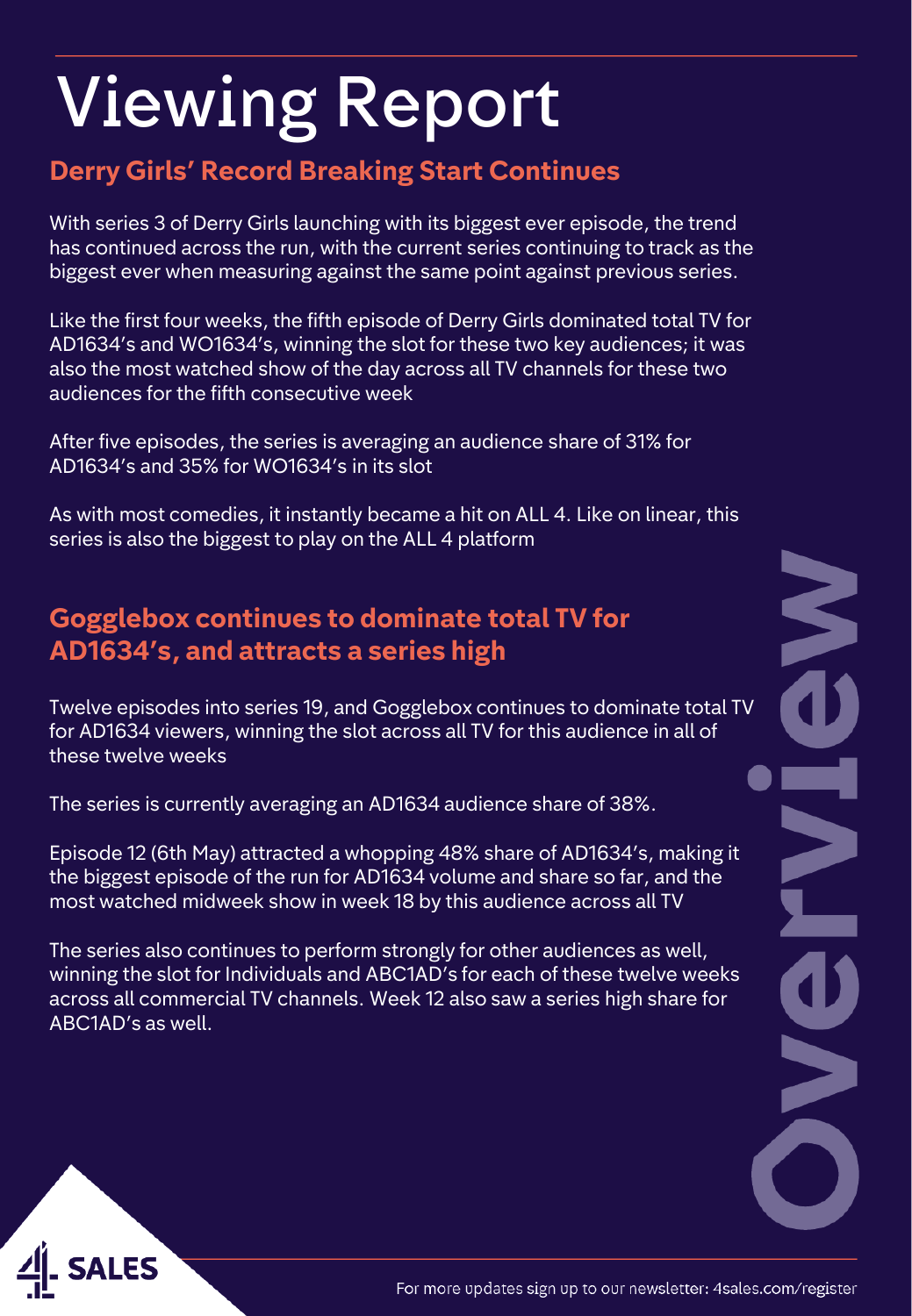#### **Open House: The Great Sex Experiment**

This experimental series where monogamous couples look to open up their relationships, has now finished and proved to be a huge hit with audiences, especially young audiences. Averaging an impressive 22% audience share of AD1634's, the series has been the most watched programme in its slot across all commercial channels for each of the six weeks that it was on for the AD1634, ME1634, WO1634 and HPChil audiences.

The final episode on the 6th May was the biggest of the run for AD1634 (24%) and ME1634 (25%) share, beating

#### **Grand Designs The Street**

Grand Designs: The Street, which sees Kevin McCloud follow households as they embark on an epic mission to construct their own homes, creating brand-new streets in Britain's biggest selfbuild project, returned for a second series in mid April

Five episodes in, and the series is up on slot for volume and share for its key audience of ABC1AD's, with ABC1ME viewing up on the slot average by +15% for volume

N CONTROL 

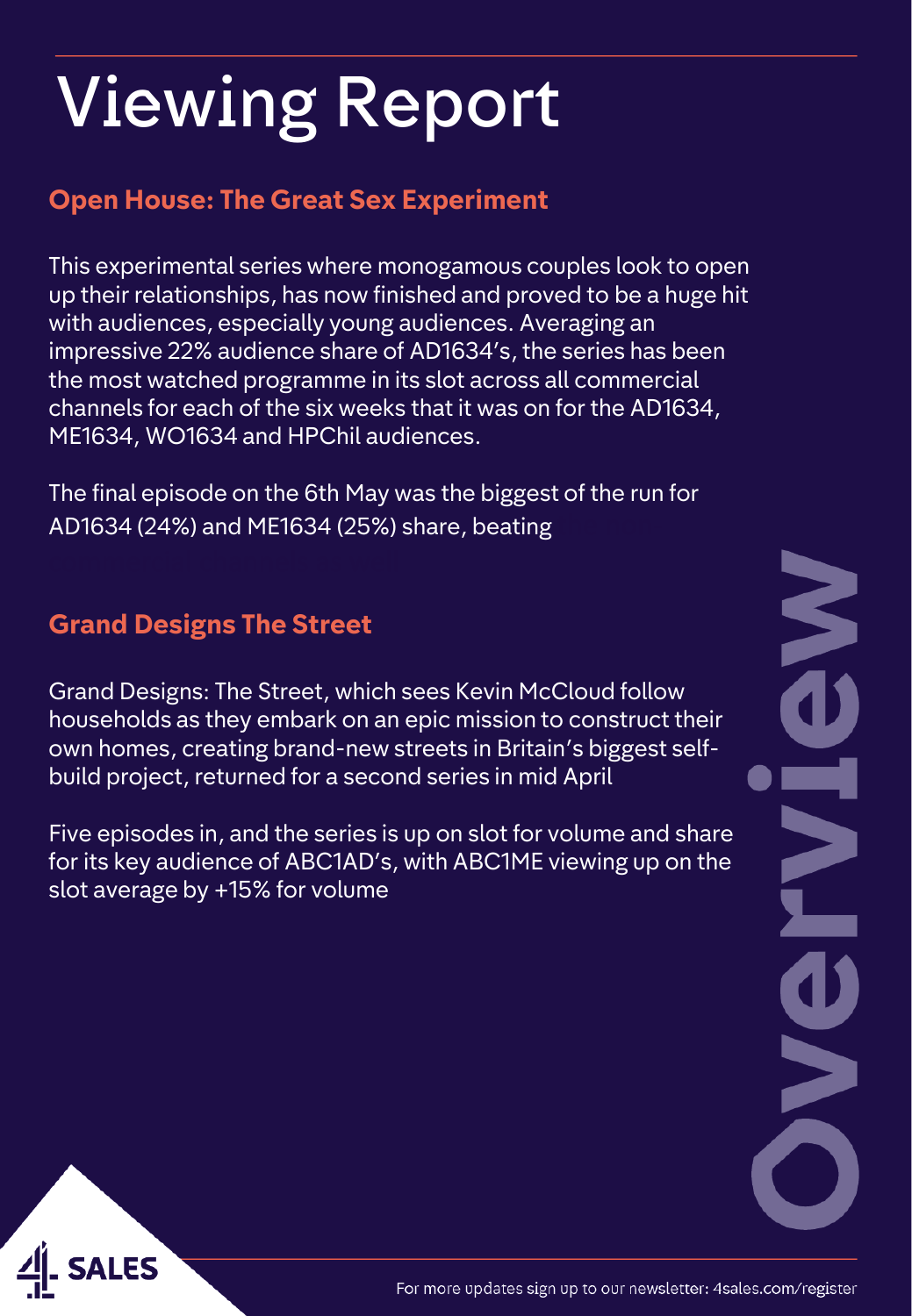#### **Made In Chelsea Breaks Records On ALL 4**

One of E4's most successful series; Made In Chelsea has been subject to a special scheduling arrangement

After playing on E4 in its usual Monday night slot the next episode is released straight onto ALL4, in a new schedule pattern designed to compliment our Future 4 strategy.

The strategy has been an instant success with the current Made In Chelsea series the biggest to ever sit on ALL4.

Linear views continue to be strong as well, with its core audience of WO1634's averaging an audience share of 8%, and ensuring that E4 has been the most watched linear digital channel at 9pm for 3 of the 6 weeks that it has been on by this audience

#### *More4*

#### **The Great Big Tiny Design Challenge**

Averaging 400k across its first seven episodes, the series is currently outperforming the slot average for total viewers, and its core audiences.

Individual viewing is up on slot by +45%, whilst ABC1AD viewing is up on slot by +80% for volume and +110% for share. It is a similar story for ABC1WO and ABC1HP's, with volume for these audiences up on the slot average by over +100%

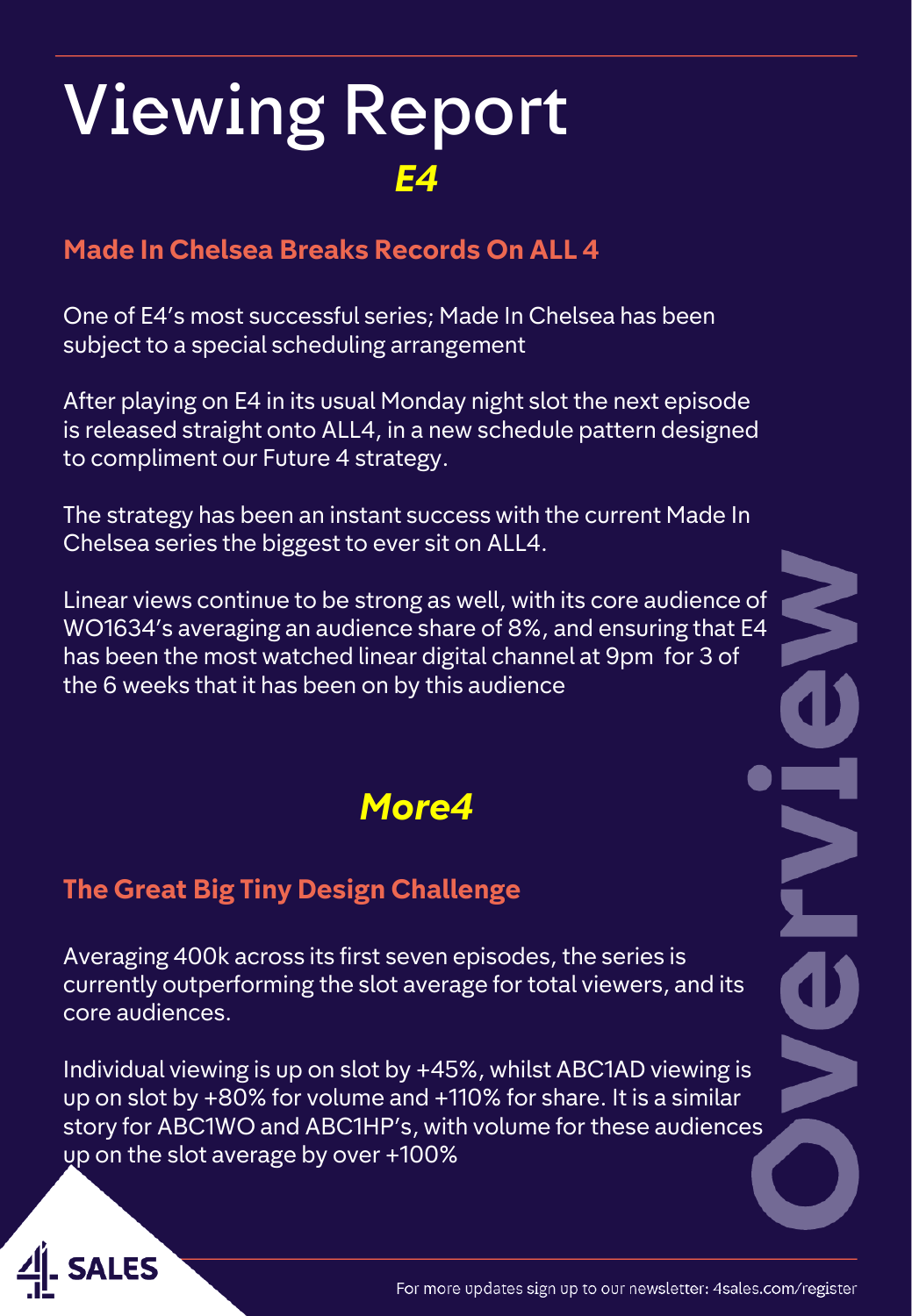### *UKTV Drama*

#### **The Sister Boniface Mysteries breaks re**

Averaging 900k viewers across its first nine episodes, this spin off to Father Brown is officially the best performing programme to ever play on Drama, and the biggest rating show on any of 4Sales' Partner Channels in 2022.

This gripping series runs for 10 episodes, playing on Friday's at 9pm

N<br>J EN **NKC** 



For more updates sign up to our newsletter: 4sales.com/register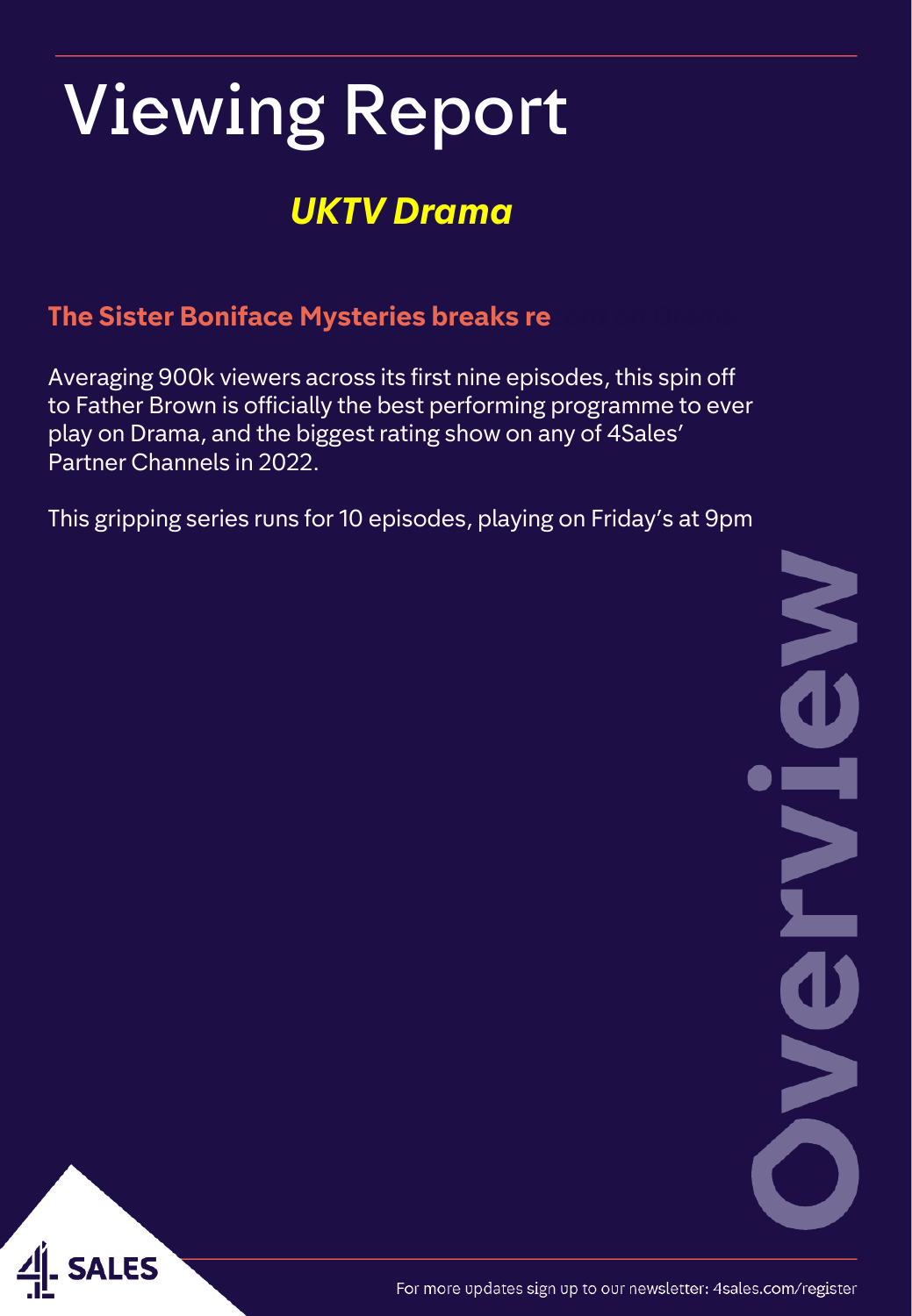## All 4 Performance Highlights



## **09.05.22 – 15.05.22**

- Below Deck has returned with Series 6 currently its best ever on All 4 and is up +15% vs Series 5 (0-7 Days O&O)
- Taskmaster S13 is currently its second biggest series with the first 5 eps up +4% vs S12 (0-4 Days O&O)
- Made in Chelsea once again breaks another record with Ep 6 of Series 23 now the biggest episode ever for the show beating the record set by Ep 5 the previous week (0-7 Days O&O)
- The Formula 1 GP Highlights in Miami were up +49% vs the last race held in America back in October last year (0-7 Days O&O)
- Gogglebox was down slightly week-on-week by -1% however Ep13 was up +7% vs the same ep from last series (0-2 Days O&O)

| <b>TOP 10 First Run VoD Week-On-Week</b> | <b>TOP 10 First Run VoD Year-To-Date</b> |
|------------------------------------------|------------------------------------------|
| <b>SERIES</b>                            | <b>SERIES</b>                            |
| <b>Derry Girls</b>                       | <b>Married at First Sight Australia</b>  |
| <b>Hollyoaks</b>                         | <b>Hollyoaks</b>                         |
| <b>Gogglebox</b>                         | <b>Celebs Go Dating</b>                  |
| <b>Below Deck Mediterranean</b>          | <b>Gogglebox</b>                         |
| <b>Taskmaster</b>                        | <b>Derry Girls</b>                       |
| <b>Made in Chelsea</b>                   | <b>The Great Pottery Throw Down</b>      |
| <b>Married at First Sight Australia</b>  | <b>Screw</b>                             |
| <b>SAS: Who Dares Wins</b>               | <b>Four in a Bed</b>                     |
| <b>Brooklyn Nine-Nine</b>                | <b>Made in Chelsea</b>                   |
| <b>Temptation Island</b>                 | <b>Junior Bake Off</b>                   |